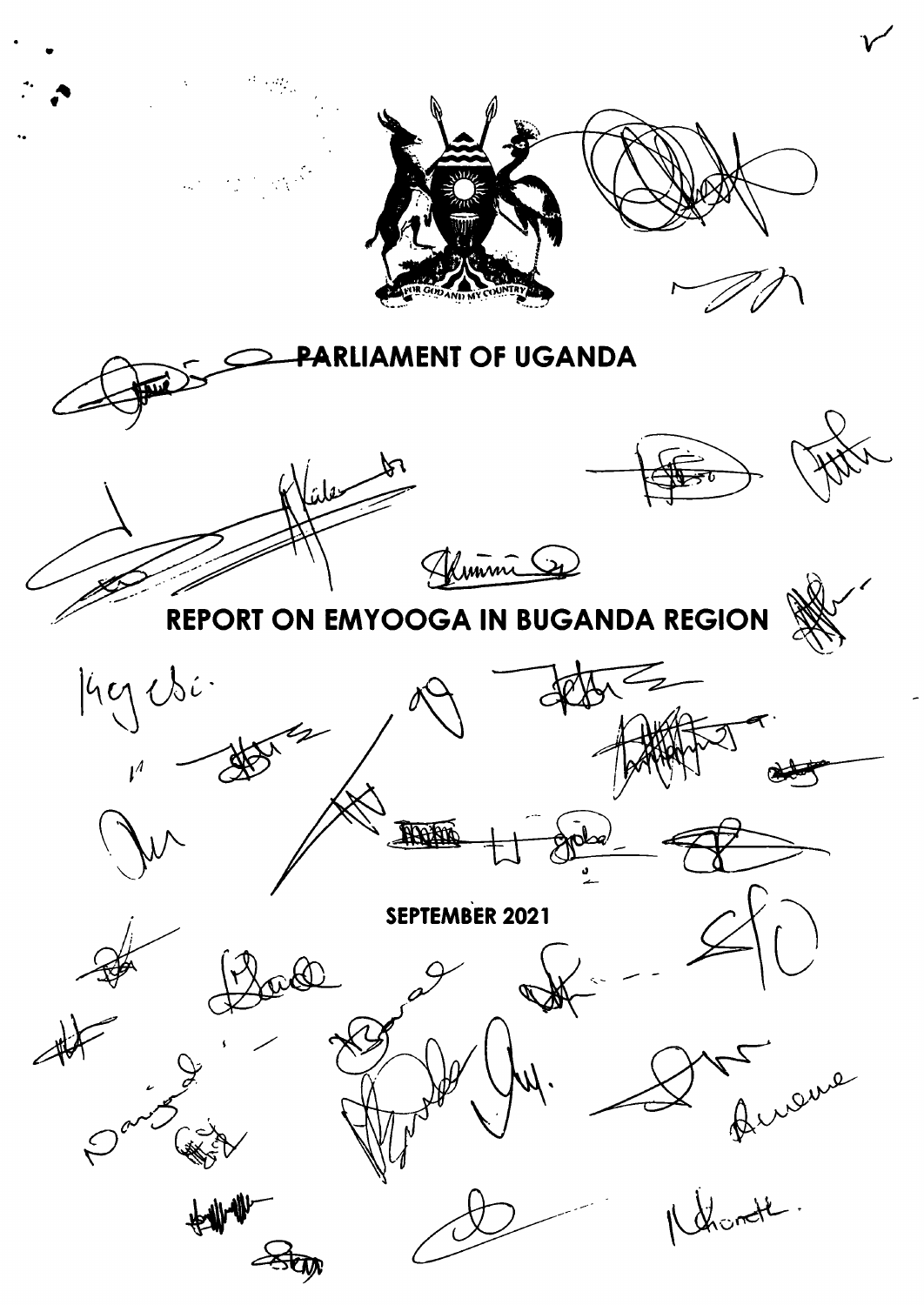#### **INTRODUCTION**  $1.0$

On the 3rd August 2021, the Deputy Speaker declared a short recess (effective 5<sup>th</sup> August 2021 to 17<sup>th</sup> August 2021) to enable Members of Parliament undertake oversight on the implementation of a Presidential Initiative on Wealth Creation and Job Creation code named "Emyooga".

The EMYOOGA initiative was established by the President in 2019 for Jobs and Wealth creation centred on various enterprises/categories/"Emyooga" covering a majority of Ugandans.

The main objective was development through Promoting Access to and Usage of Financial services and mostly targeting the financially excluded Ugandans.

The Emyooga imitative is unique in nature since it directly links savings mobilization to production which has not been the case with similar government programmes in the past.

mm

#### $1.1$ **PROGRAMME EXPECTATIONS**

Each constituency was to have 18 SACCOs (APEX SACCOs) representing different enterprise/Omwooga,

These included:

1. Boda Boda SACCO 2. Women Entrepreneurs' SACCO 3. Carpenters' SACCO 4. Salon Operator's SACCO 5. Taxi Operator's SACCO 6. Restaurant Owners' SACCO 4 7. Welders' SACCO 8. Market Vendors' SACCO 9. Youth Leaders' SACCO 10. Persons with Disabilities' SACCO 11. Produce Dealers' SACCO 12. Mechanics' SACCO 13. Tailors' SACCO 14. Journalists' SACCO 15. Performing Artists' SACCO 16. Veterans (Veteran Widows and Children) SACCO 17. Fishermen's SACCO 18. Leaders SACCO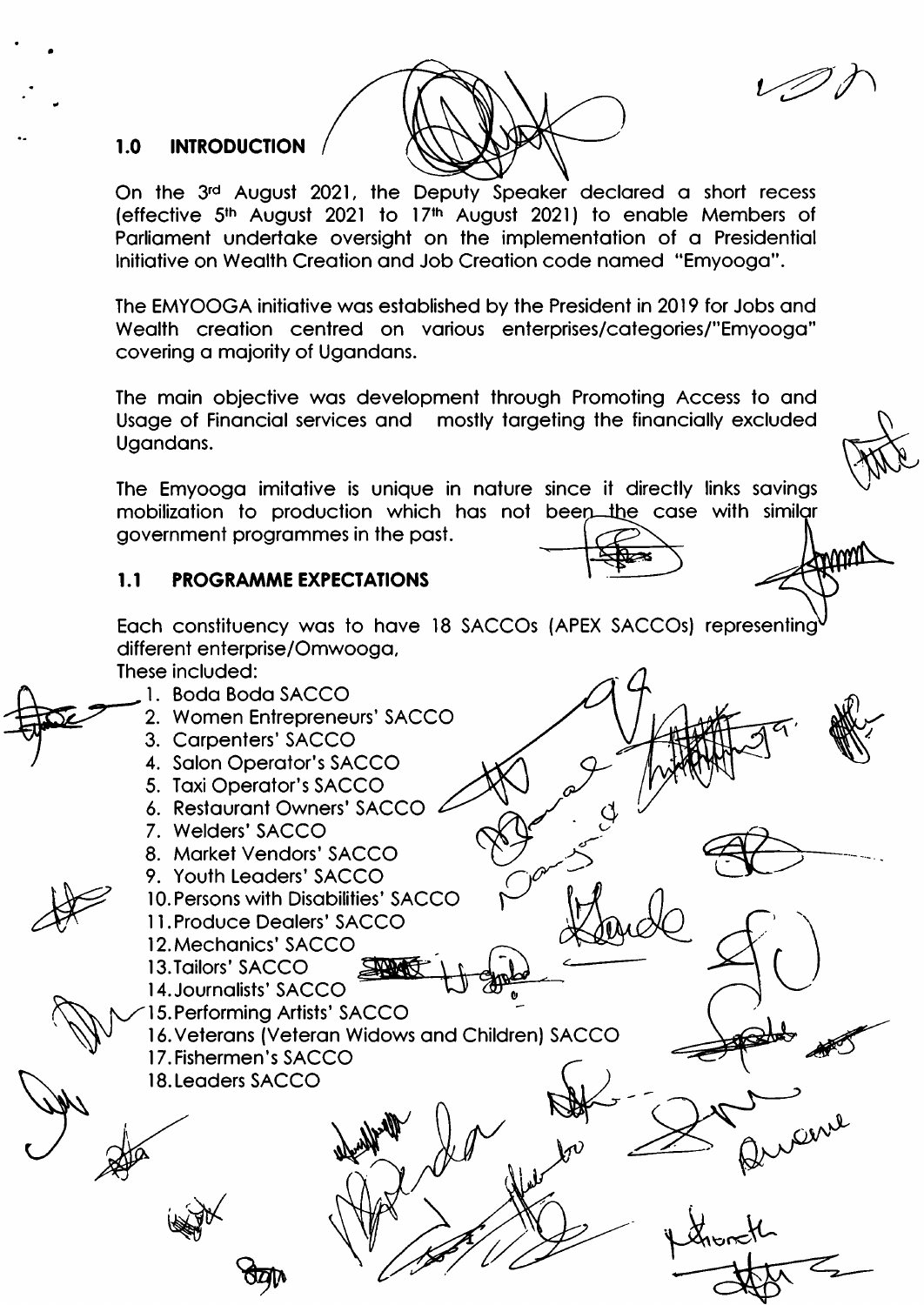# 1.1.1 Apex constituency SACCO

- Each Apex SACCO was meant to follow the cooperative principles and model except on membership, where the Emyooga SACCOs membership was by parish groups/associations which in turn follow the Village Savings and Loans Association principles and Models.
- The SACCOS were registered by the registrar of Cooperatives and the Community Development Office at the district as well as licensed and supervised by the Uganda Microfinance Regulatory Authority.
- Each Apex SACCO opened a savings account with a link bank of their choice and the account number was provided to all the member associations, the signatories to these accounts were the Chairperson, Secretary and treasurer of the SAACO.

## 1.1.2 Parish Associations



- Parish Associations were required to open savings accounts with the Apex SACCOs and issued with an association Passbook.
- In order to inculcate a culture of savings for sustainability of the associations, each individual member of the association was and is required to make reqular savings with his/her association and was / issued with a passbook and an identification number.
- The parish level associations are meant to be associations of 7-30 members , doing SIMILAR ENTERPRISES at the parish level, who come together to SAVE as well as benefit from the Seed Capital Grant given by Government through the Apex Constituency SACCOs. Within these associations members save and take small loans from their Association to expand their Mwooga Enterprises.
- They run in one year cycles of 12months after which the accumulated financial assets (Savings + Fines + Interest) are shared out among the members according to the amounts each saved. Under Emyooga they should not share the entire fund but rather leave some money according each individual's ability to start the next cycle.
- They are member managed with a committee of 5 people selected among the savers.
- All members have the right to borrow up to a MAXIMUM of 3 TIMES the value of their current savings.
- Loans are taken and repaid once every 4 weeks. All loans should be repaid within a maximum of 12WEEKS during the first cycle. The **borrower** is free to pay in whatever amounts s/he wishes at each loan meeting, but must repay the total sum owing within the agreed-upon period.

The associations were expected to eventually develop a constitution that contains the Social Fund(Optional in the first  $\oint$   $\oint$   $\oint$  and Loan policies of the group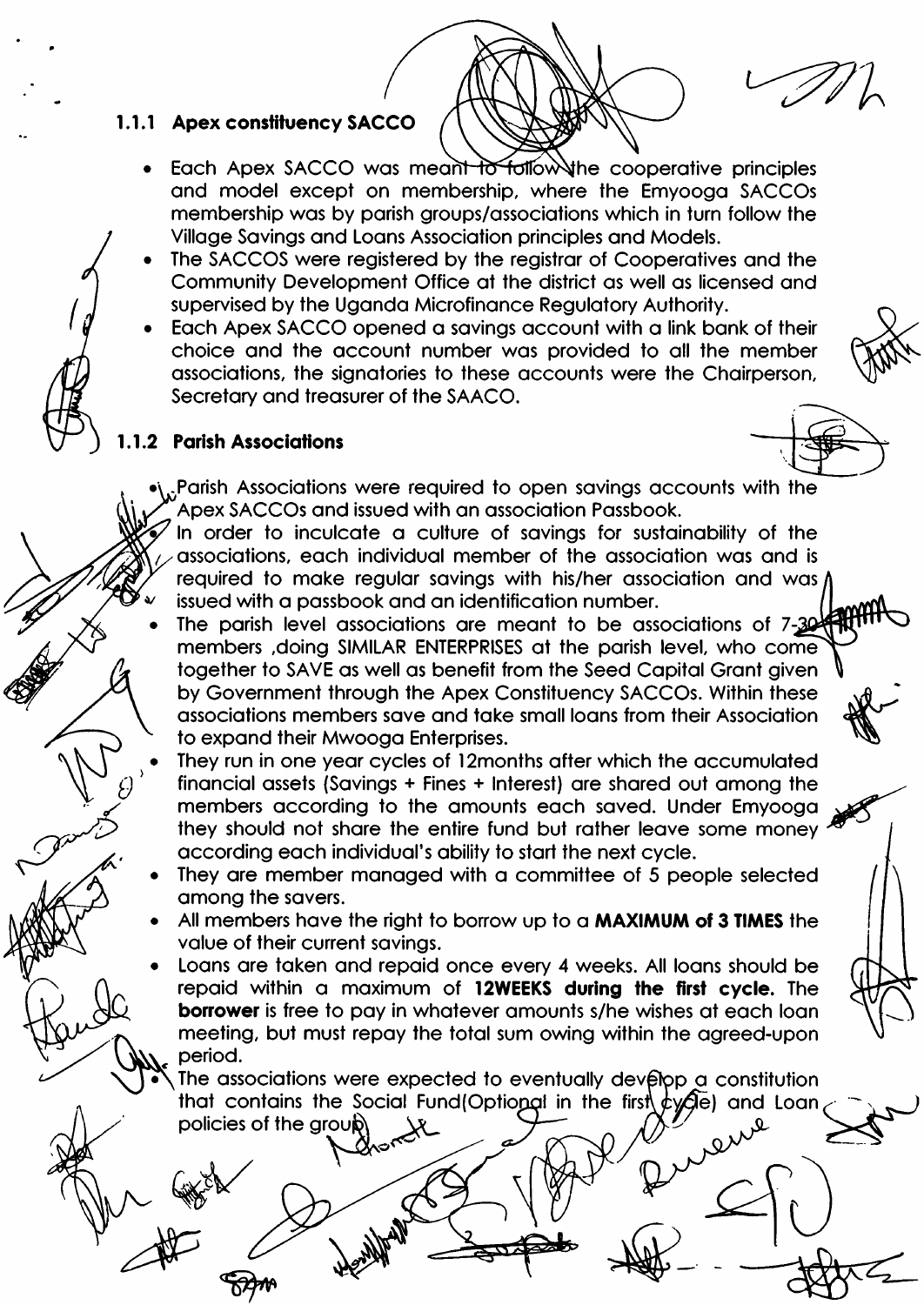

#### $1.2$ ROLES OF EACH STAKEHOLDER IN THE PROGRAMME:

The Micro Finance Support Centre was designated as the lead implementing agency for this programme and it is working in collaboration with the District Emyooga Taskforces that were set up in each district and chaired by the Resident District Commissioners (RDCs) with Staff from the MSC zone offices, District Community Development offices, District Commercial Offices and YASPED team as members.

The Emyooga programme was implemented in the following three phases:

- **Mobilization and formation of Taskforces**
- Establishment of parish based association, registration, validations, training and Establishment of Apex SACCOs.
- **Seed Capital Grant Disbursements**

In addition, MSC is responsible for the following:

- Disbursement and Fund Management of Seed Capital
- Validation of formed Emyooga groups
- Supporting of Emyooga SACCOs with bye-Laws for registration.
- Orienting all commercial officers and CDOs and other relevant local government staff involved in Emyooga programme.
- Monitoring and Evaluation of the program.
- Supporting the refurbishment and providing desks for the SACGOs offices in one stop shop in each local government.
- Publicity of the program.
- Development of the uniform national guidelines of the program.

Roles of Local Governments (Commercial Officers and Community Development Officers) included the following:

- Mobilization and identification of groups
- Reviewing the national program guidelines
- Sensitization of communities
- Generation of program reports to inform the decision making.
- Registration of Associations and SACCOs.
- Training, Monitoring and supervision of the Emyooga SACCOs.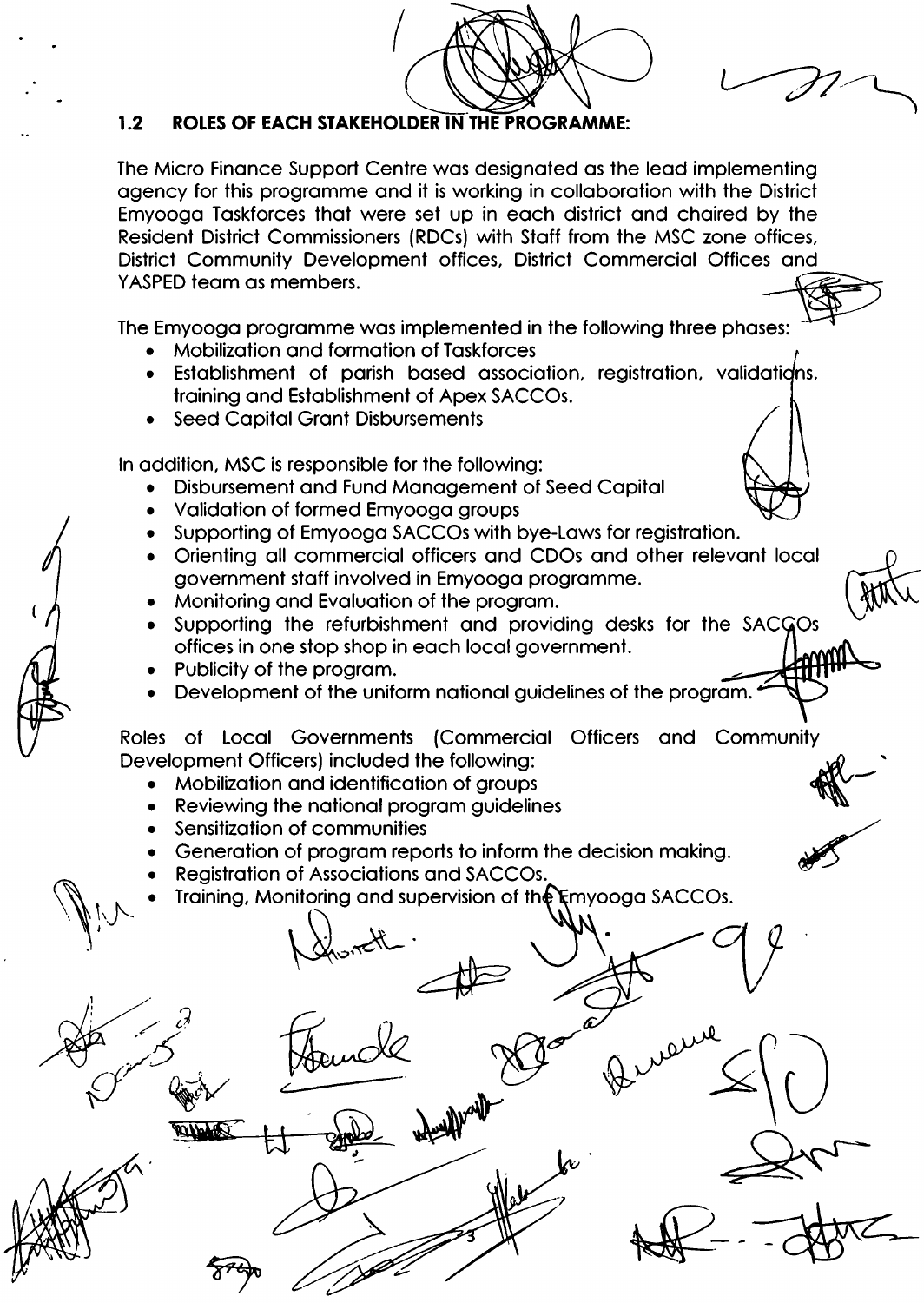

#### $1.3$ **STATUS IMPLEMENTATION**

The government has so far provided seed capital of UGX 260 billion to SACCOs that were formed at Constituency Level across the country. These Apex SACCOS have in turn lent to Member Associations at Parish Level. In each of the districts, Emyooga Taskforces were established and headed by Resident District Commissioners (RDCs). The District Commercial Officers were responsible for recommending registration of SACCOs and training of their members. The registration was under taken at the Ministry of Trade, Industry and Cooperatives. Each SACCO at the Constituency was expected to have management committees which were charged with approval of funding of eligible associations. Each of the stakeholder's roles were guided by draft operational guidelines on Emyooga.

The Emyooga funds were disbursed by Microfinance Support Centre Ltd (MSC) as the designated implementing agency through commercial banks to beneficiary SACCOs. As of July 2021, UGX 213 billion has been disbursed translating to 82% disbursement.

In Buganda region, MSC executed the Initiative through its regional branches, in Kampala, Masaka, Nakasero, Kiwoko and Ngoma. The agency worked in collaboration with the Office of the President, District Local Governments and Ministry of Trade, Industry and Cooperatives.

As Buganda Region 1,749 SACCOs where licensed and Seed Capital disbursed, 719 within Kampala plus Wakiso and 1030 from other districts. It was deo established that by August 2021 there were 6,748 SACCOs and 205,710 Associations country wide. These were being advised on **SACCO** management by only 54 advisors designated by MSC country wide.

### $2.0$ **OBJECTIVES OF THE OVERSIGHT**

The objectives of the oversight on Emyooga were:

- a) To establish the amount of money released to each district and whether the said money was received;
- b) To inquire about the criteria used to identify the beneficiaries of the funds and how the funds were disbursed;

c) To determine whether there were any accountability measures for the beneficiaries;

 $d\hskip-2pt\hskip-2pt\backslash$  To determine whether any safeguards were put in place to ensure loan, repayment such that other Ugandans could benefit from the same;

e) To establish whether the funds are run through banks and whether bank statements could be looked at and scrutinized; and

f) To interrogate the process of disbursement of the loans whether extortions were exer involved.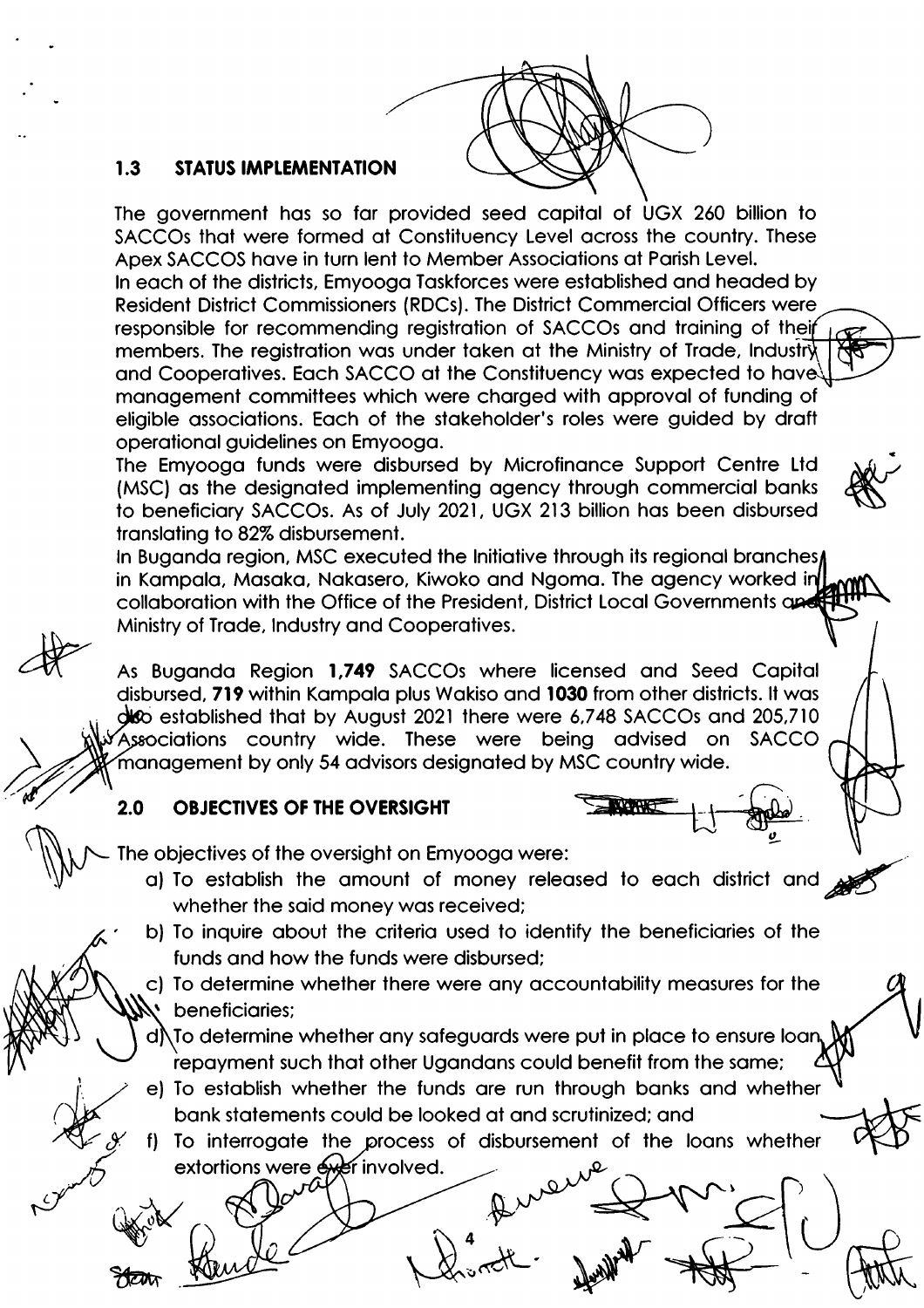

#### $3.0$ **METHODOLOGY**

The following methodology was undertaken by the Members of Parliament:

- a) Meeting with the Emyooga District Taskforces headed by the Resident District Commissioners and deputised by the Chief Administrative Officers.
- b) Meeting the chairpersons of the various SACCOs and their executive as per guidelines from Micro Finance Support Centre.
- c) Inspections and interactions with leaders & members of the parish **beneficiaries Associations** who are the intended in. these constituencies:
- d) Consultations with the Microfinance support centre; and
- e) Consultations amongst Members of Parliament in Buganda region.
- f) Consultations with State House Emyooga Desk officers.
- g) Meeting as MPs from Buganda region to form a working group/committee as per rule 208 of the rules of procedure of parliament.

#### **FINDINGS** 4.0

**Disbursement - It** was established that in each constituency funds were disbursed to all targeted 18 SACCOs. This was verifiable based on the lists that were circulated to Members of Parliament by MSC and based on bank statements reviewed, most SACCOs received the Seed Capital except a few cases where they had not finalised the registration and other minimum requirements.

Safeguards - Some commercial officers have put up safeguard measures which could prove helpful in the fight against fraud and misuse of the seed capital. For example, the Commercial Officer for Kawempe demands that SACCOs provide accountability for every UGX 10 million of the withdrawn seed capital.

Elsewhere in Sembalule, SACCOs put in place Terms and Conditions regulating loan disbursement where a member is only allowed to borrow three times their savings and must have two members of the Association as sureties. Furthermore, loans are given only to Members subscribing to Apex SACCO.

In Wakiso, Associations were required to hold weekly meetings at Ward level. This would help to review the loans disbursed and their performance.

beffurence

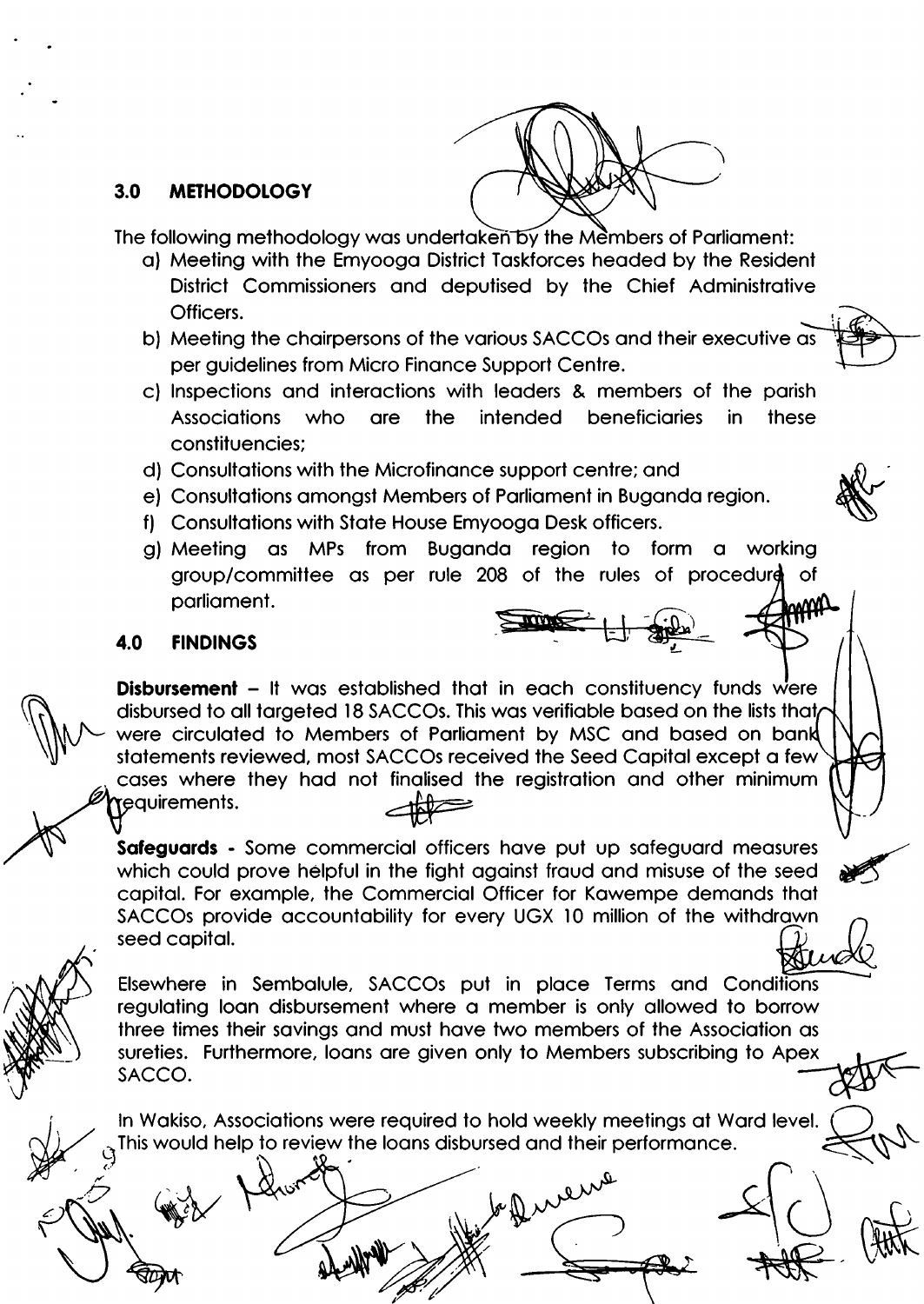Identification and Establishment of SACCOS- It was established that the Emyooga were identified by Cabinet and RDCs, CAOs, DCDOs, DCOs were directed to mobilise the communities along those enterprises identified, train them in group dynamics and policy framework in formation of SACCOs and parish associations. This was done, though not effectively. Several would be intended beneficiaries were left out; sensitization wasn't enouah to the point that some communities mistook the fund to be political hand-outs.

**Existence of SACCOs and Parish groups-** Members obtained detailed lists of the various SACCOs that benefit from the fund from MSC and confirmed their existence through the physical meetings with the SACCO executives and disor through the bank Statements that were provided by the District Commercial officers/SACCO leadership. However, due to limited time provided for this assianment it was difficult to ascertain the existence and membership of the various lists of association that the RDCs and the DCO provided.

Existence of Accountability Measures- Members observed that the SACCO members could only meet at the annual General meeting (AGM) to interrogate the running of their business and the management of their accounts or to raise complaints or even to settle disputes. It is not well stipulated how a member or group of members could do such interrogation before the AGM.

It was also observed that since accounts became operational, members of the SACCOs have limited powers over the executive's decision making processes. This is fueled by the corrupt tendencies, poor managerial skill of the leaders and the COVID 19 pandemic, where peoples' movements, became limited.

Furthermore, the SACCO leaders had limitations on capacity to mobilize their members to save or even to assess the viability of their members' businesses before they could apply or even receive loans, let alone to pay up their löans.

In the circumstances, the majority of the SACCOs accounts were drained after lending only to few of their members leaving almost the entire SACCO membership with no access to finances at all, even after remitting their savings.

Extortions before funds were disbursed to their accounts-Members observed that the issue of extortion would not and did not arise. However extortion is still under investigation for association's members' access to finance from the Sacco managers.

Training and sensitisation - Most Honourable members observed that besides the Apex SACCO executive most members including the Parish Associations lacked a clear understanding of the programme. Mostly on the intended

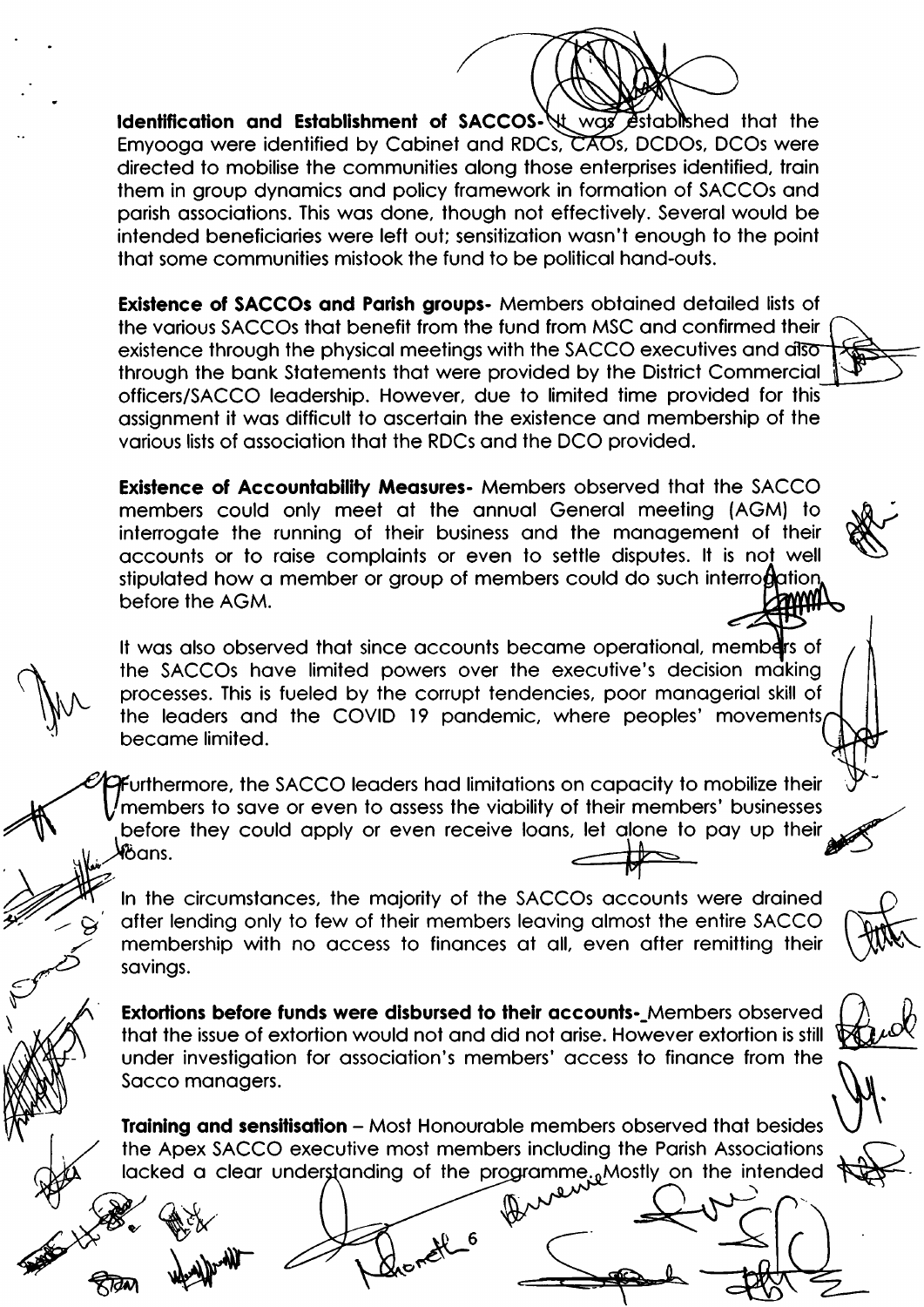outcomes, operations, monitoring and evaluation of the Parish associations. There was also limited sensitization to the general public about the Emyooga programme, its requirements, processes, group formations and assessment criteria. Several people who speak about Emyooga on radio have insufficient knowledge about them.

It was also noted that there was inadequate training of beneficiaries. continuous trainings were expected to be undertaken by the District Commercial Officer (DCO) but due to limited resources for the commercial **office, not much has been done. This was attributed to overwhelming**  $\Delta$  Mumber of SACCOs and Associations in each Constituency that could not be  $\Delta$ serviced by the existing structure and budget allocation.

**Profiling of Beneficiaries -** Registration of beneficiaries was undertaken hurriedly without profiling potential beneficiaries. Emphasis was largely placed on presentation of certificates of registration. Consequently, chronic defaulters from other revolving funds for instance for women and youth were enrolled. Furthermore, there was inadequate verification of enterprises. More verification of membership and aualification of members was still. overlooked. Some were found not to be involved or employed in the enterprise for which they registered. The failure to profile Members violates, Section 55AC of the Cooperatives Societies (Amendment) Act (2000) (Act No. 5 of 2020) that requires SACCOs to undertake credit checks on person applying for credit.

**Savings** – While beneficiaries were required to present status of their savings as a precondition of accessing funds, some borrowed funds from money lenders and presented them as their savings. Once the funds were disbursed to their accounts, they would immediately withdraw them without paying back. This reduced the amount available for onward lending. This violated Section 55AI of the Cooperatives Societies (Amendment) Act (2020) (Act No.5 of 2020) that requires Apex SACCOs to maintain a deposit of not less than 20% of their total savings and deposits. This was not helped by the fact that there were no set controls on funds withdrawals from the Banks. This was attributed to the fact that there was no authority permitting technical staff to regulate bank withdrawals. Nevertheless, it was observed that SACCOs and Associations that were formed before the establishment of Emyooga had more savings than those formed later especially in Kampala and Wakiso.

**Administration Costs - The structuring of the Emyooga overlooked the impact** of administration costs of SACCOs on the amount of money available for onward lending to Associations. The SACCOs and Associations charged their members costs regarding bank charges, verification and transport among others. This is in line with Section 55AO(2) of the Cooperatives Societies (Amendment) Act (2020) (Act No. 5 of 2020).

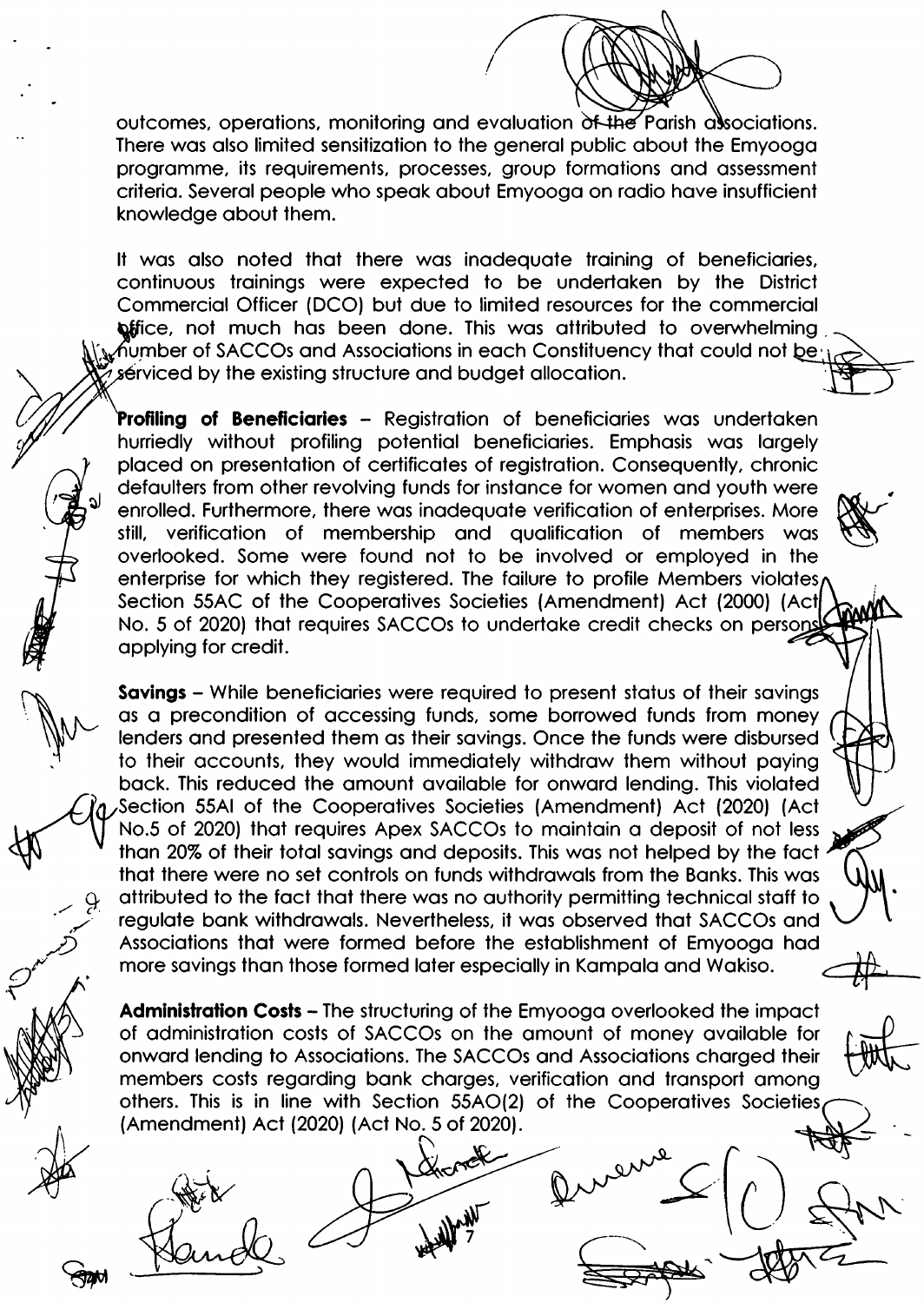district where they were The major and worrying trend was in Nakaser charging associations between 1.5-2million to cover administrative costs like setting up offices and etc...

**Monitoring - The overall monitoring of the Emyooga was assigned to the** Resident District Commissioners and the District Commercial Officer. This was mainly attributed to initiating the Emyooga during the campaign period for the recently concluded General Elections. Besides the RDCs and the DCO are not funded to effectively monitor, evaluate and audit all beneficiaries and disbursement of funds. Specifically, the District Commercial Officers and the parish commercial officers lack motor cycles or vehicles to supervise the Initiative within their areas of jurisdiction. Additionally, due to aeographical challenges of hard-to-reach areas such as Kalangala, it was hard to monitor beneficiaries of Emyooga residing on different islands.

**Cost of Financing – MSC lent out the Emyooga funds at an interest rate of 8%.** This was far cheaper than the prevailing lending market rates that range between 17 - 20%. However, the mandate of lending to the parish association members remains with the parish association management, which in some cases they were lending between 10%-15% in effect making it costly than the principal policy expectations or target of availing/cheap money to these enterprises and individuals. **BUUWA** 

**Advisory** – As earlier noted the District Commercial Officers were expedled to advise the Emyooga beneficiaries. However, they were overwhelmed by the number of beneficiaries. This was not also helped by the only 54 MSC advisors that were expected to offer advice to all thousands of SACCOs and Associations distributed across the 146 districts of Uganda.

**COVID Pandemic - This affected the level of business of the targeted** enterprises. Majority were not allowed to operate during the lockdown. This adversely affected investment of Emyooga funds and their repayments that were expected within 4 months. This repayment period was found to be short given the battering of the economy by COVID. The short period was not favourable for beneficiaries particularly produce dealers who must rely on seasons of farmina.

**Uniform Allocations - Each SACCO irrespective of number of members was** expected to access a standard of UGX 30 million, except the leaders' SACCO. This criterion was not responsive to the level of membership. For those with less Members accessed the same amount of funds as those with maximum membership. This in effect meant that those with maximum membership had less funds to distribute amongst members as compared to those with less membership.



**Record keeping - Almost every beneficiary SACCO and Association had their** records and books of accounts in order at the time of registration. However, It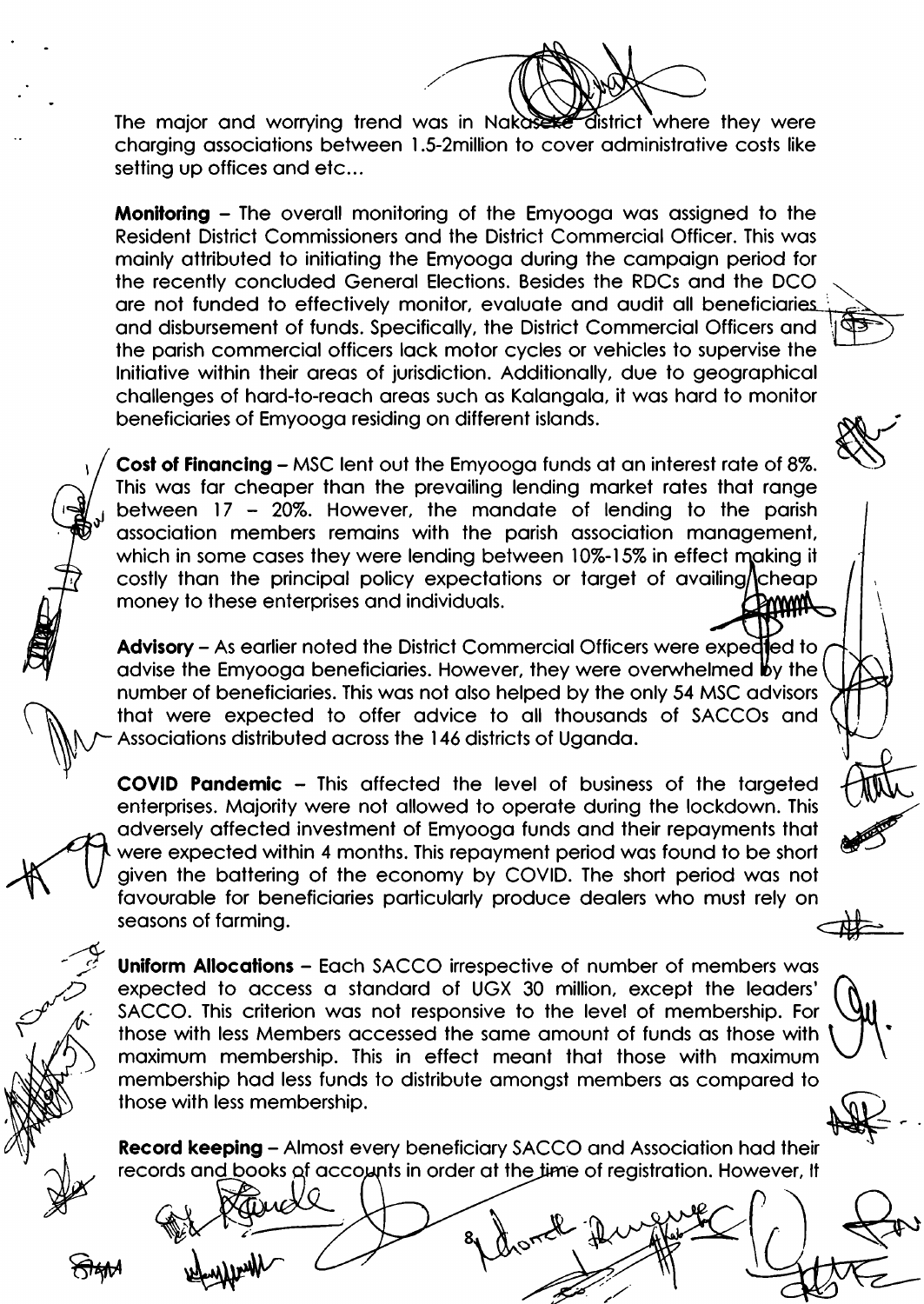was realised that little attention was placed on ascertaining whether SACCOs and Associations had held Annual General Meetings to appoint their representatives. Furthermore, after accessing the funds, there was a gradual decline in maintaining operational structures and record keeping. This was not helped by the fact that not all Members were able to obtain the free individual passbooks. This compromises accountability and monitoring of the utilisation of Emyooga funds.

**Membership:** Some associations did not meet the criteria of the required membership of at least 7 members, in Bukoto West Constituency some associations with less than 7 people/members accessed the funds.

Loose Guidelines - The Emyooga were operating under draft guidelines. These are not bidding. This is inconsistent with Section 55AO(4) of the Cooperatives Societies (Amendment) Act (2020) (Act No. 5 of 2020) that requires any program of government that extends loans to cooperatives to have a law that provides for the existence and operations of such a program.

**Politics - The Initiative was marred with political undertones since it was mostly** promoted during campaigns of general elections. Hence it was marred with political patronisation and beneficiaries had a misconception that the funds were a gift from the President for onward sharing.

q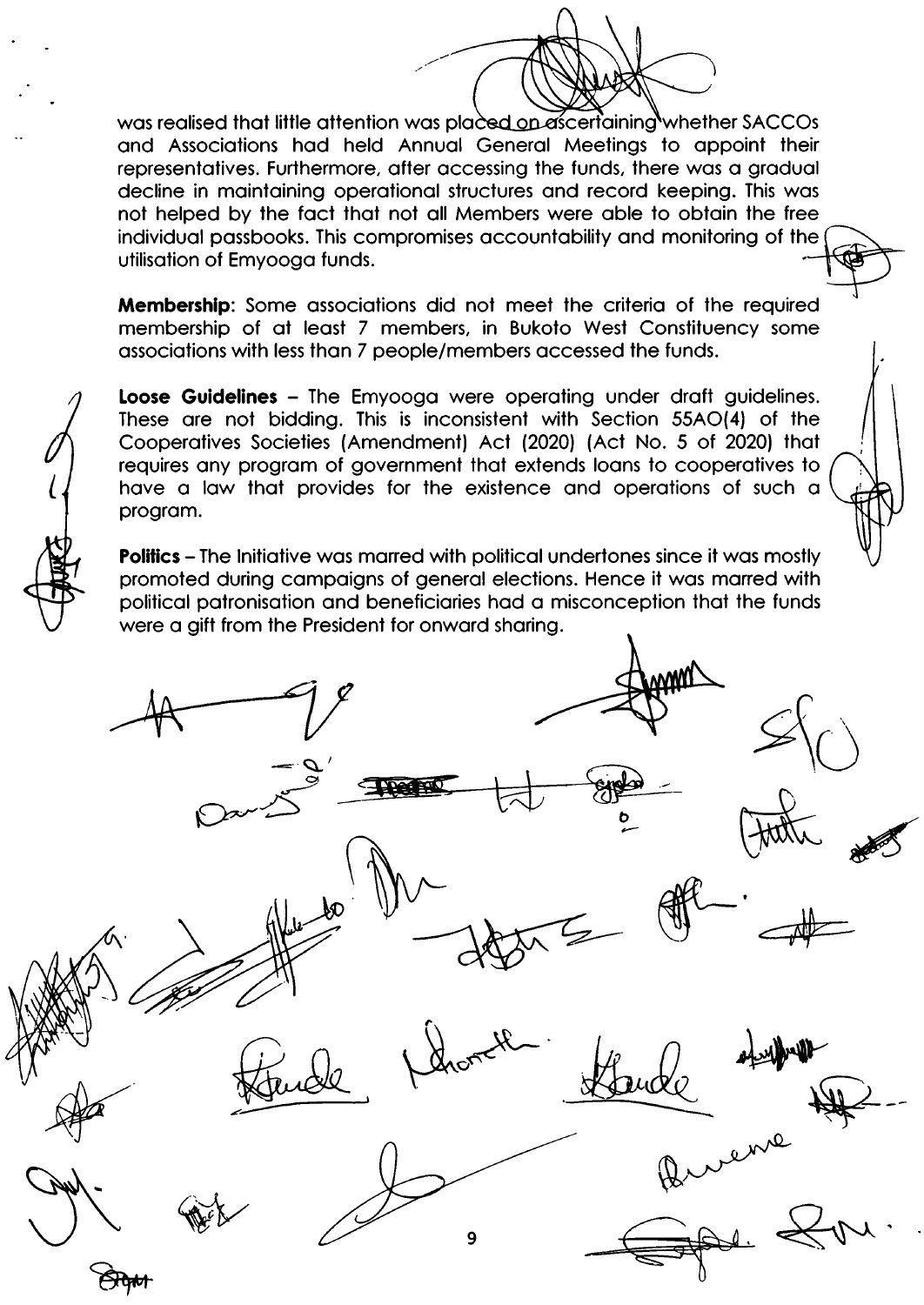Altres







| I, |
|----|
|----|

|                            |              | Guidelines to access these funds had<br>Comments            | not been met as of the date of this       | visit.                                  |                                  | This fails the purpose of cheap money | to the local poor.                                                                                |                    | MP to advise on the action plan                                |                                               | ð<br>could<br>beneficiaries<br>Some |  | categorised in more than one | For instance, these<br>enterprise. | membership<br>Cross<br>Was | restaurant and market vendo | enterprises. Hence they were | able to access funds from moré | than one SACCO. | was<br>The BodaBoda SACCO | dentified as the most successful | story. They confirmed to have | bought 9 bodaboda out of | their savings and borrowed | funds and making remittances | regularly |  |   |  |
|----------------------------|--------------|-------------------------------------------------------------|-------------------------------------------|-----------------------------------------|----------------------------------|---------------------------------------|---------------------------------------------------------------------------------------------------|--------------------|----------------------------------------------------------------|-----------------------------------------------|-------------------------------------|--|------------------------------|------------------------------------|----------------------------|-----------------------------|------------------------------|--------------------------------|-----------------|---------------------------|----------------------------------|-------------------------------|--------------------------|----------------------------|------------------------------|-----------|--|---|--|
|                            | V            | south<br>Mawokota<br>Vip for<br>area<br>Aspect<br><u>ው내</u> | out of the 17 that received<br>noted that | al only 2 have loaned out<br>Seed Capit | n associations.<br>to the parish | SACCOs where charging high<br>Some    | the<br>$\overline{\mathsf{C}}$<br>compared<br>recommended rate<br>ő<br>$\overline{5}$<br>interest |                    | say<br>exist<br>rprises do not<br>Enter<br>Fishing and<br>Some | Welders and yet money<br>was disbursed by MSC | Categorization                      |  |                              |                                    |                            |                             |                              |                                |                 |                           |                                  |                               |                          |                            |                              |           |  | ☞ |  |
| AREA SPECIFIC OBSERVATIONS | Constituency | Mpigi District                                              |                                           |                                         |                                  | Mubende District                      |                                                                                                   | <b>Bukoto West</b> |                                                                |                                               | Kalangala                           |  |                              |                                    |                            |                             |                              |                                |                 |                           |                                  |                               |                          |                            |                              |           |  |   |  |
|                            |              |                                                             |                                           |                                         |                                  |                                       |                                                                                                   |                    |                                                                |                                               |                                     |  |                              |                                    |                            |                             |                              |                                |                 |                           |                                  |                               |                          |                            |                              |           |  |   |  |